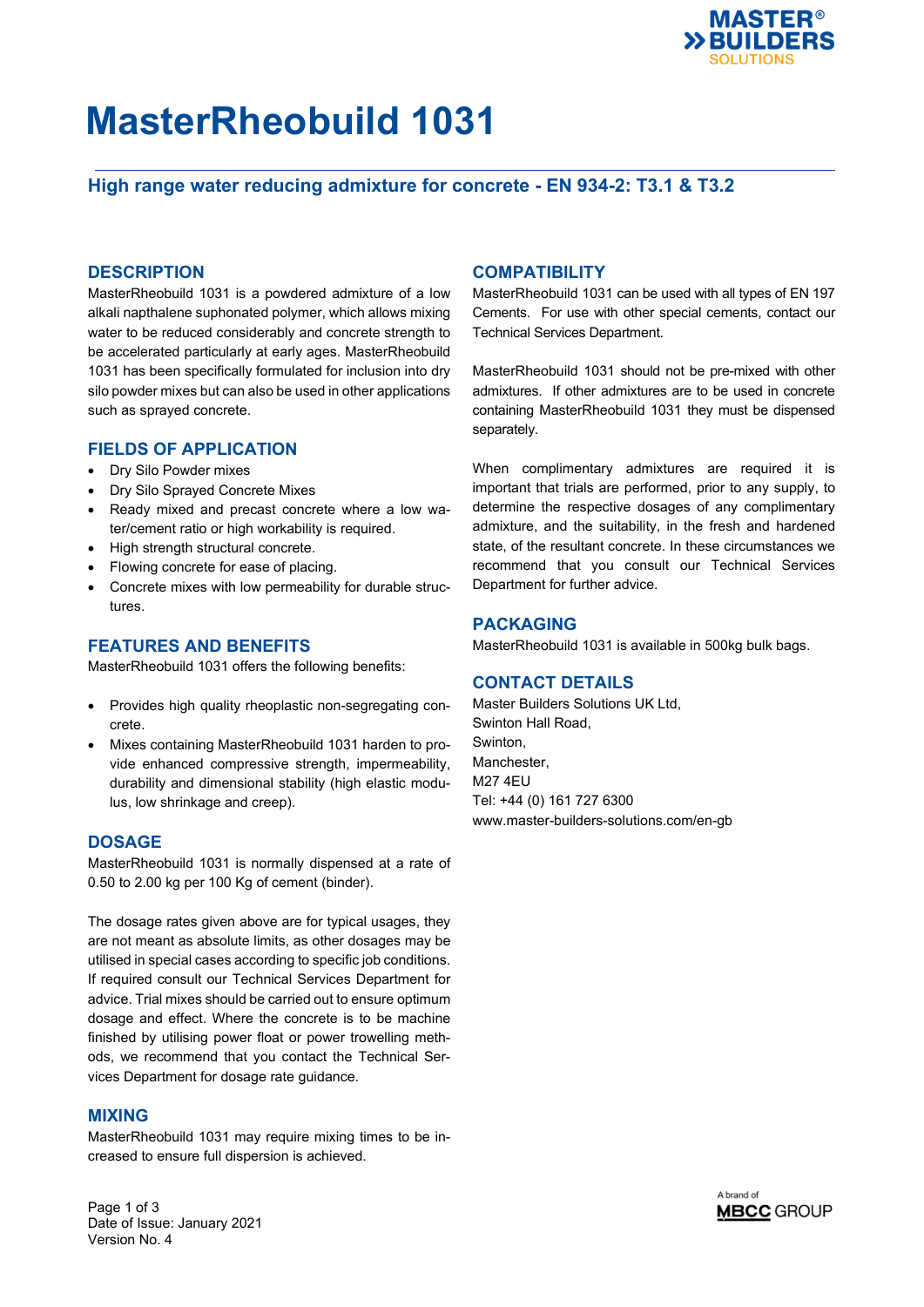

# **MasterRheobuild 1031**

## **High range water reducing admixture for concrete - EN 934-2: T3.1 & T3.2**

| <b>Product Data</b>          |                                                                                                                                                                                                                                                                                                                  |
|------------------------------|------------------------------------------------------------------------------------------------------------------------------------------------------------------------------------------------------------------------------------------------------------------------------------------------------------------|
| Appearance:                  | Light brown powder                                                                                                                                                                                                                                                                                               |
| Alkali content (%):          | $\leq 5.00$ by mass                                                                                                                                                                                                                                                                                              |
| Chloride content (%):        | $\leq 0.10$ by mass                                                                                                                                                                                                                                                                                              |
| Corrosion behaviour:         | Contains only components according to BS EN 934-<br>1:2008, Annex A.1                                                                                                                                                                                                                                            |
| Air Content:                 | Fulfilled                                                                                                                                                                                                                                                                                                        |
| Water reduction:             | $\geq$ 112% of Reference mix                                                                                                                                                                                                                                                                                     |
| Increase in consistence:     | Increase of $\geq 120$ mm from initial slump or $\geq 160$ mm from<br>initial flow                                                                                                                                                                                                                               |
| Retention of consistence:    | At 30 mins ≥ Reference mix at initial                                                                                                                                                                                                                                                                            |
| Compressive strength:        | Fulfilled                                                                                                                                                                                                                                                                                                        |
| Durability:                  | <b>NPD</b>                                                                                                                                                                                                                                                                                                       |
| Dangerous substances:        | <b>NPD</b>                                                                                                                                                                                                                                                                                                       |
| <b>Logistics</b>             |                                                                                                                                                                                                                                                                                                                  |
| Shelf life:                  | 18 months if stored according to manufacturer's instructions<br>in unopened container.                                                                                                                                                                                                                           |
| Storage conditions:          | Store in original sealed containers and at temperatures be-<br>tween 5°C and 30°C. Store under cover, out of direct sun-<br>light and protect from extremes of temperature. Failure to<br>comply with the recommended storage conditions may re-<br>sult in premature deterioration of the product or packaging. |
| Handling and transportation: | Refer to MasterRheobuild 1031 Safety Data Sheet                                                                                                                                                                                                                                                                  |
| Disposal:                    | Refer to MasterRheobuild 1031 Safety Data Sheet                                                                                                                                                                                                                                                                  |



### **EN 934-2: T3.1 & T3.2**

Declaration of Performance can be found at www.master-builders-solutions.com/en-gb